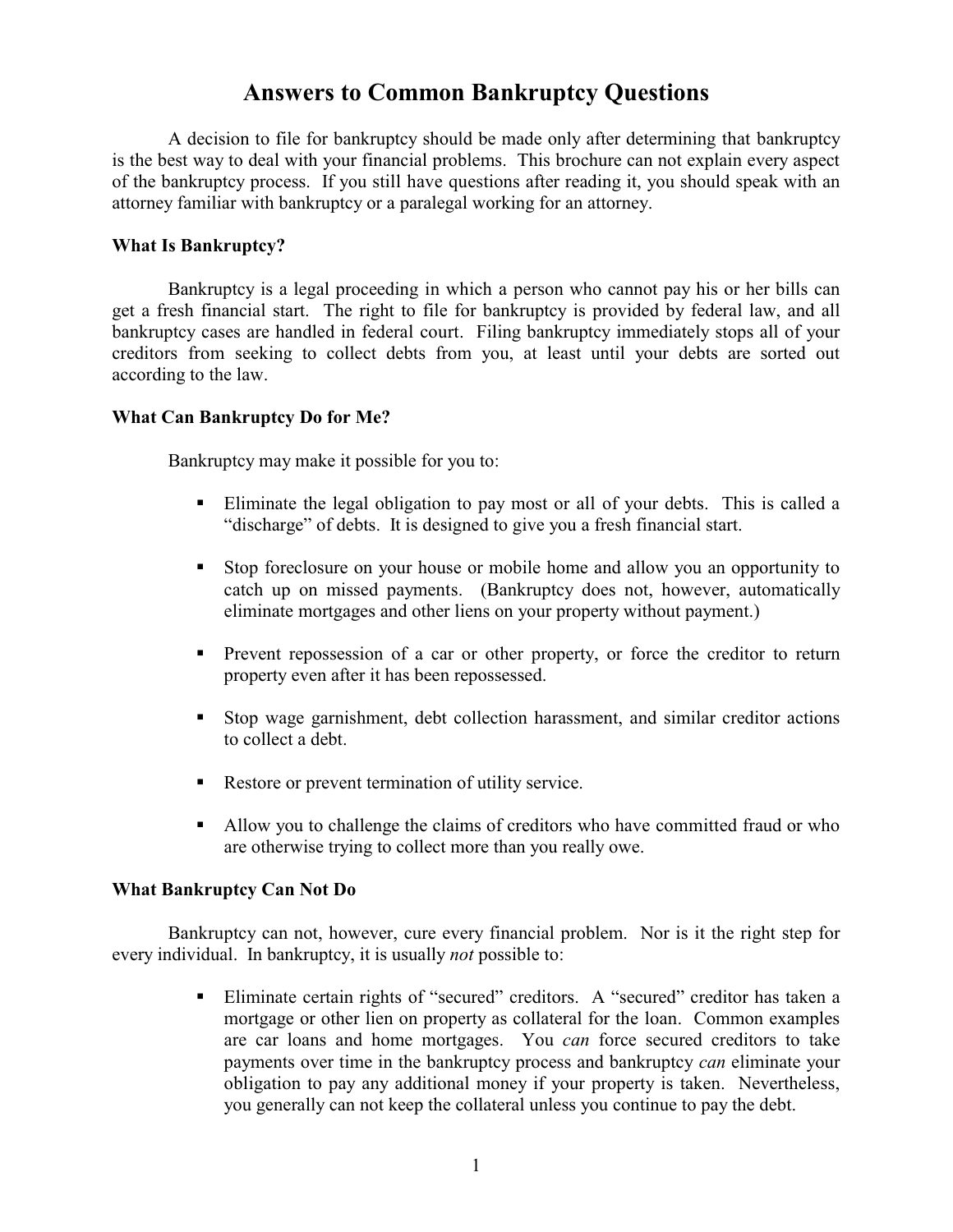- Discharge types of debts singled out by the bankruptcy law for special treatment, such as child support, alimony, certain other debts related to divorce, most student loans, court restitution orders, criminal fines, and some taxes.
- Protect cosigners on your debts. When a relative or friend has co-signed a loan, and the consumer discharges the loan in bankruptcy, the cosigner may still have to repay all or part of the loan.
- Discharge debts that arise after bankruptcy has been filed.

# **What Different Types of Bankruptcy Cases Should I Consider?**

There are four types of bankruptcy cases provided under the law:

- *Chapter 7* is known as "straight" bankruptcy or "liquidation." It requires a debtor to give up property which exceeds certain limits called "exemptions," so the property can be sold to pay creditors.
- § *Chapter 11*, known as "reorganization," is used by businesses and a few individual debtors whose debts are very large.
- *Chapter 12* is reserved for family farmers and fishermen.
- *Chapter* 13 is called "debt adjustment." It requires a debtor to file a plan to pay debts (or parts of debts) from current income.

Most people filing bankruptcy will want to file under either chapter 7 or chapter 13. Either type of case may be filed individually or by a married couple filing jointly.

If your income is above the median income for a family the size of your household in your state, you may have to file a chapter 13 case (the national median family income for a family of 4 in 2004 was approximately \$63,012--your state's figures may be higher or lower). A higher-income consumer must fill out "means test" forms requiring detailed information about income and expenses. If, under standards in the law, the consumer is found to have a certain amount left over that could be paid to unsecured creditors, the bankruptcy court may decide that the consumer can not file a chapter 7 case, unless there are special extenuating circumstances.

#### *Chapter 7 (Straight Bankruptcy)*

In a bankruptcy case under chapter 7, you file a petition asking the court to discharge your debts. The basic idea in a chapter 7 bankruptcy is to wipe out (discharge) your debts in exchange for your giving up property, except for "exempt" property which the law allows you to keep. In most cases, all of your property will be exempt. But property which is not exempt is sold, with the money distributed to creditors.

If you want to keep property like a home or a car and are behind on the payments on a mortgage or car loan, a chapter 7 case probably will not be the right choice for you. That is because chapter 7 bankruptcy does not eliminate the right of mortgage holders or car loan creditors to take your property to cover your debt.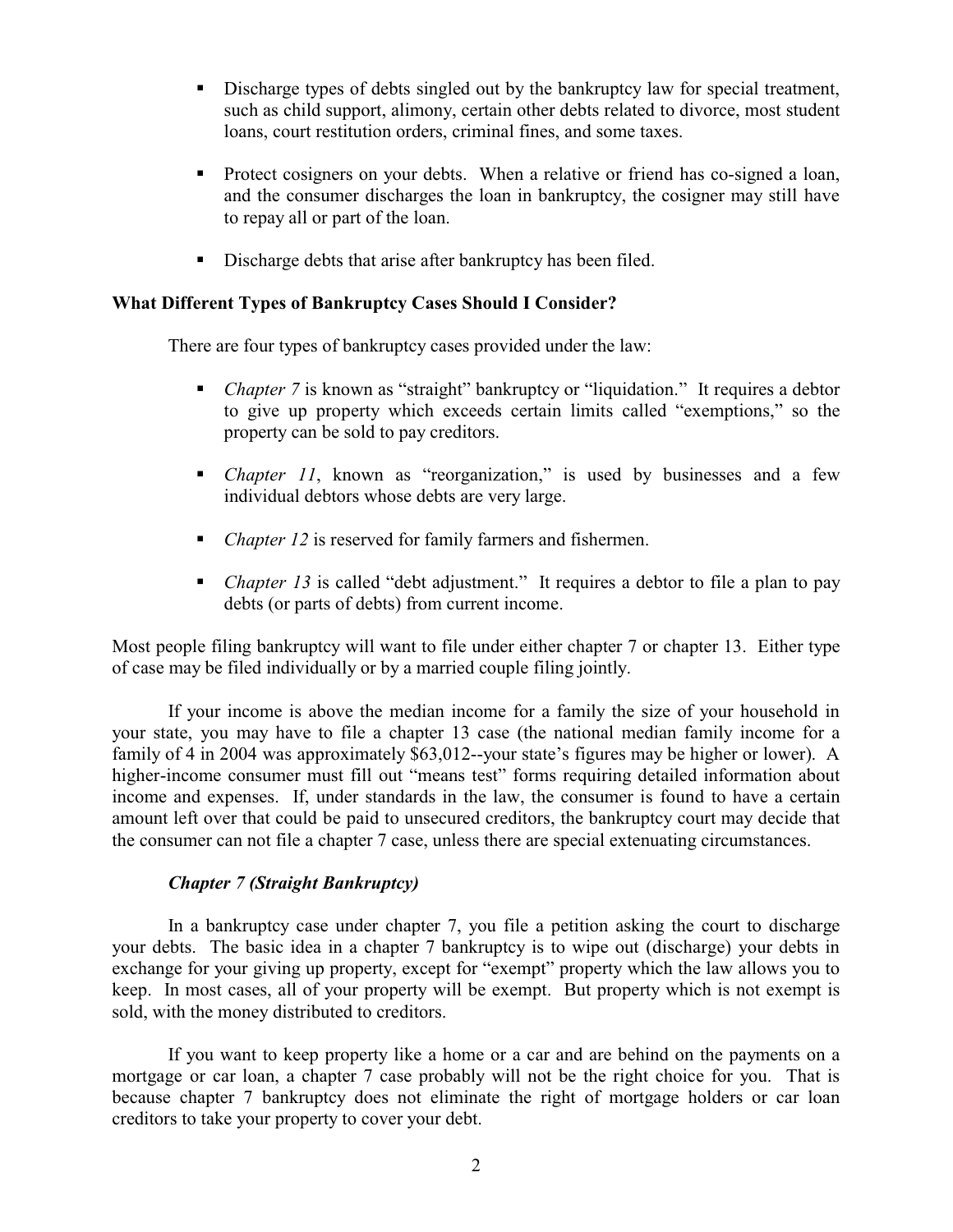#### *Chapter 13 (Reorganization)*

In a chapter 13 case you file a "plan" showing how you will pay off some of your pastdue and current debts over three to five years. The most important thing about a chapter 13 case is that it will allow you to keep valuable property--especially your home and car--which might otherwise be lost, if you can make the payments which the bankruptcy law requires to be made to your creditors. In most cases, these payments will be at least as much as your regular monthly payments on your mortgage or car loan, with some extra payment to get caught up on the amount you have fallen behind.

You should consider filing a chapter 13 plan if you

- 1. own your home and are in danger of losing it because of money problems;
- 2. are behind on debt payments, but can catch up if given some time;
- 3. have valuable property which is not exempt, but you can afford to pay creditors from your income over time.

You will need to have enough income in chapter 13 to pay for your necessities and to keep up with the required payments as they come due.

# **What Does It Cost to File for Bankruptcy?**

It now costs \$306 to file for bankruptcy under chapter 7 and \$281 to file for bankruptcy under chapter 13, whether for one person or a married couple. The court may allow you to pay this filing fee in installments if you can not pay all at once. If you are unable to pay the filing fee in installments, you may request that the court waive the filing fee. If you hire an attorney you will also have to pay the attorney's fees you agree to.

# **What Must I Do Before Filing Bankruptcy?**

You must receive budget and credit counseling from an approved credit counseling agency within 180 days before your bankruptcy case is filed. The agency will review possible options available to you in credit counseling and assist you in reviewing your budget. Different agencies provide the counseling in-person, by telephone, or over the Internet. If you decide to file bankruptcy, you will need to file with the bankruptcy forms in your case a certificate from the agency stating that you received the counseling.

If you decide to go ahead with bankruptcy, you should be very careful in choosing an agency for the required counseling. It is extremely difficult to sort out the good counseling agencies from the bad ones. Many agencies are legitimate, but many are simply rip-offs. And being an "approved" agency for bankruptcy counseling is no guarantee that the agency is good. It is also important to understand that even good agencies won't be able to help you much if you're already too deep in financial trouble.

Some of the approved agencies offer debt management plans (also called DMPs). This is a plan to repay some or all of your debts in which you send the counseling agency a monthly payment that it then distributes to your creditors. Debt management plans can be helpful for some consumers. For others, they are a terrible idea. The problem is that many counseling agencies will pressure you into a debt management plan as a way of avoiding bankruptcy whether it makes sense for you or not. It is important to keep in mind these important points: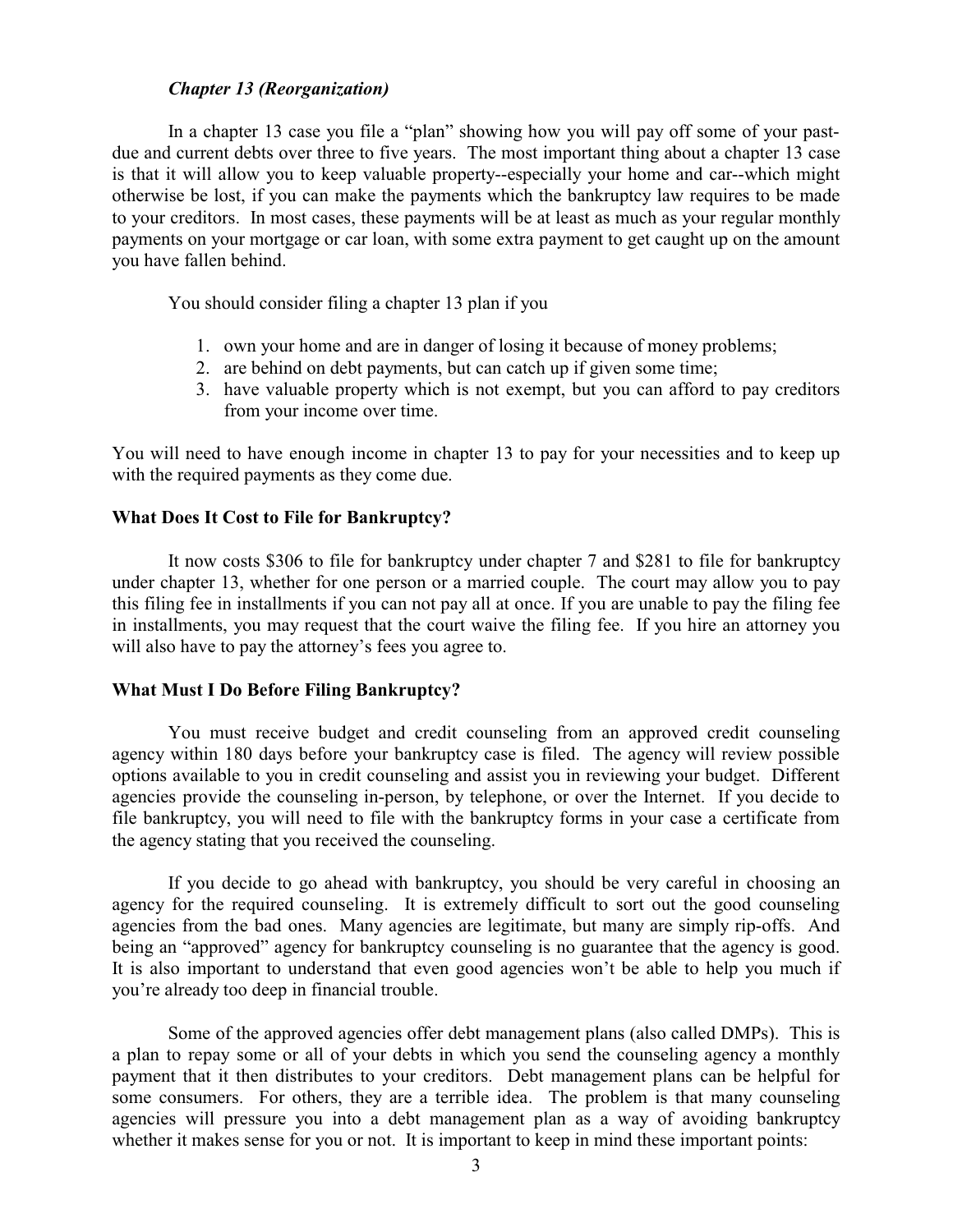- Bankruptcy is not necessarily to be avoided at all costs. In many cases, bankruptcy may actually be the best choice for you.
- If you sign up for a debt management plan that you can't afford, you may end up in bankruptcy anyway (and a copy of the plan must also be filed in your bankruptcy case).
- There are approved agencies for bankruptcy counseling that do not offer debt management plans.

It is usually a good idea for you to meet with an attorney before you receive the required credit counseling. Unlike a credit counselor, who can not give legal advice, an attorney can provide counseling on whether bankruptcy is the best option. If bankruptcy is not the right answer for you, a good attorney will offer a range of other suggestions. The attorney can also provide you with a list of approved credit counseling agencies, or you can check the website for the United States Trustee Program office at www.usdoj.gov/ust.

# **What Property Can I Keep?**

*Note to the Attorney: This answer is accurate for states that permit the federal exemptions. For states which have opted out of federal exemptions, the answer must be adapted to indicate that the debtor's exemptions are those specified by state law.*]

In a chapter 7 case, you can keep all property which the law says is "exempt" from the claims of creditors. You can choose between your exemptions under your state law or under federal law. In many cases, the federal exemptions are better.

Federal exemptions include:

- \$27,900 in equity in your home;
- \$4,450 in equity in your car;
- \$700 per item in any household goods up to a total of \$13,400;
- \$2,800 in things you need for your job (tools, books, etc.);
- $\blacksquare$  \$1,875 in jewelry;
- § \$1,475 in any property, plus part of the unused exemption in your home, up to \$13,950 (total: \$15,425);
- § Your right to receive certain benefits such as social security, unemployment compensation, veteran's benefits, public assistance, and pensions--regardless of the amount.

*The amounts of the exemptions are doubled when a married couple files together.*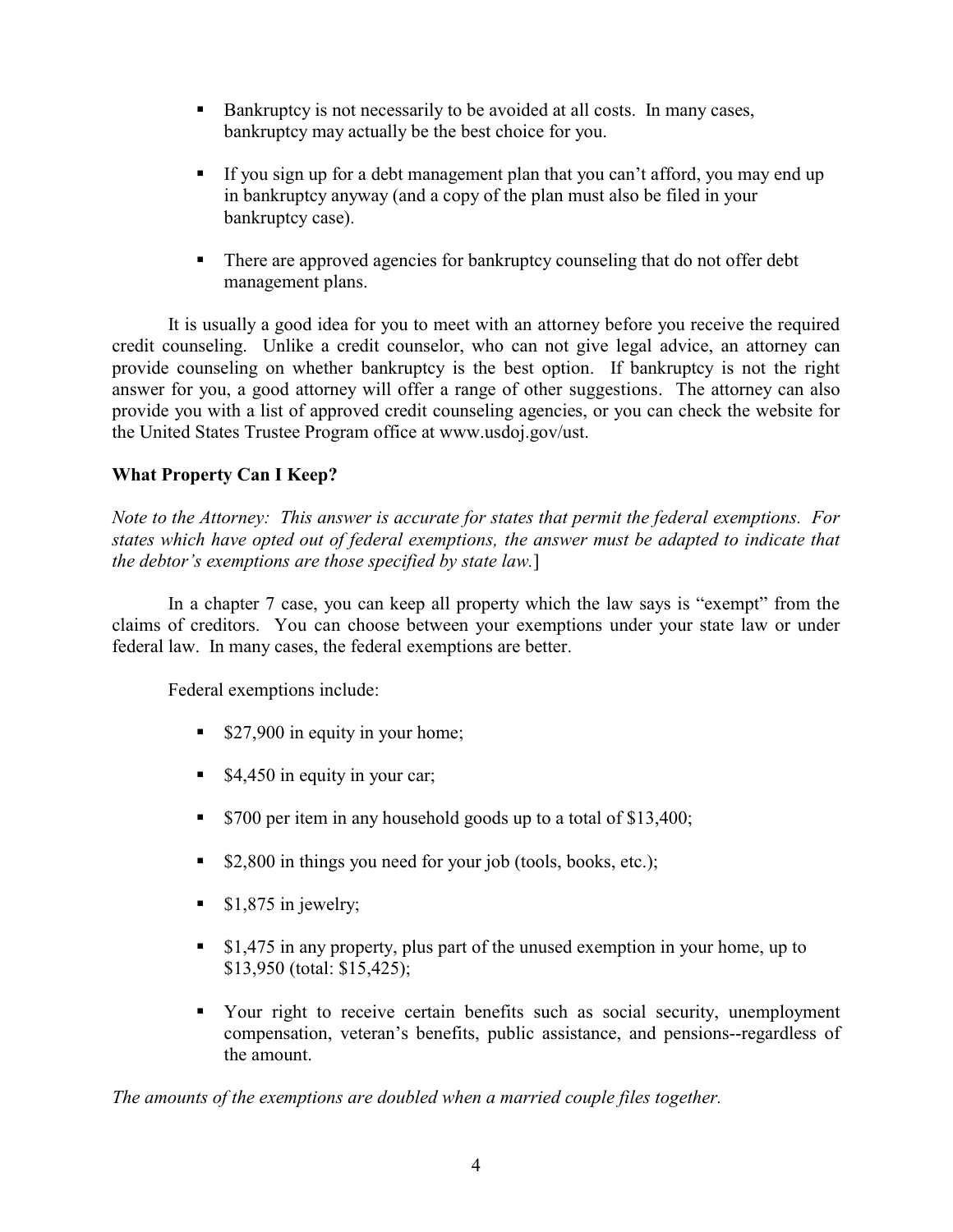In determining whether property is exempt, you must keep a few things in mind. The value of property is not the amount you paid for it, but what it is worth now. Especially for furniture and cars, this may be a lot less than what you paid or what it would cost to buy a replacement.

You also only need to look at your equity in property. This means that you count your exemptions against the full value minus any money that you owe on mortgages or liens. For example, if you own a \$50,000 house with a \$40,000 mortgage, you count your exemptions against the \$10,000 which is your equity if you sell it.

While your exemptions allow you to keep property even in a chapter 7 case, your exemptions do not make any difference to the right of a mortgage holder or car loan creditor to take the property to cover the debt if you are behind. In a chapter 13 case, you can keep all of your property if your plan meets the requirements of the bankruptcy law. In most cases you will have to pay the mortgages or liens as you would if you didn't file bankruptcy.

#### **What Will Happen to My Home and Car If I File Bankruptcy?**

In most cases you will not lose your home or car during your bankruptcy case as long as your equity in the property is fully exempt. Even if your property is not fully exempt, you will be able to keep it, if you pay its non-exempt value to creditors in chapter 13.

However, some of your creditors may have a "security interest" in your home, automobile or other personal property. This means that you gave that creditor a mortgage on the home or put your other property up as collateral for the debt. Bankruptcy does not make these security interests go away. If you don't make your payments on that debt, the creditor may be able to take and sell the home or the property, during or after the bankruptcy case.

There are several ways that you can keep collateral or mortgaged property after you file bankruptcy. You can agree to keep making your payments on the debt until it is paid in full. Or you can pay the creditor the amount that the property you want to keep is worth. In some cases involving fraud or other improper conduct by the creditor, you may be able to challenge the debt. If you put up your household goods as collateral for a loan (other than a loan to purchase the goods), you can usually keep your property without making any more payments on that debt.

# **Can I Own Anything After Bankruptcy?**

Yes! Many people believe they can not own anything for a period of time after filing for bankruptcy. This is not true. You can keep your exempt property and anything you obtain after the bankruptcy is filed. However, if you receive an inheritance, a property settlement, or life insurance benefits within 180 days after filing for bankruptcy, that money or property may have to be paid to your creditors if the property or money is not exempt.

# **Will Bankruptcy Wipe Out All My Debts?**

Yes, with some exceptions. Bankruptcy will not normally wipe out:

- 1. money owed for child support or alimony, fines, and some taxes;
- 2. debts not listed on your bankruptcy petition;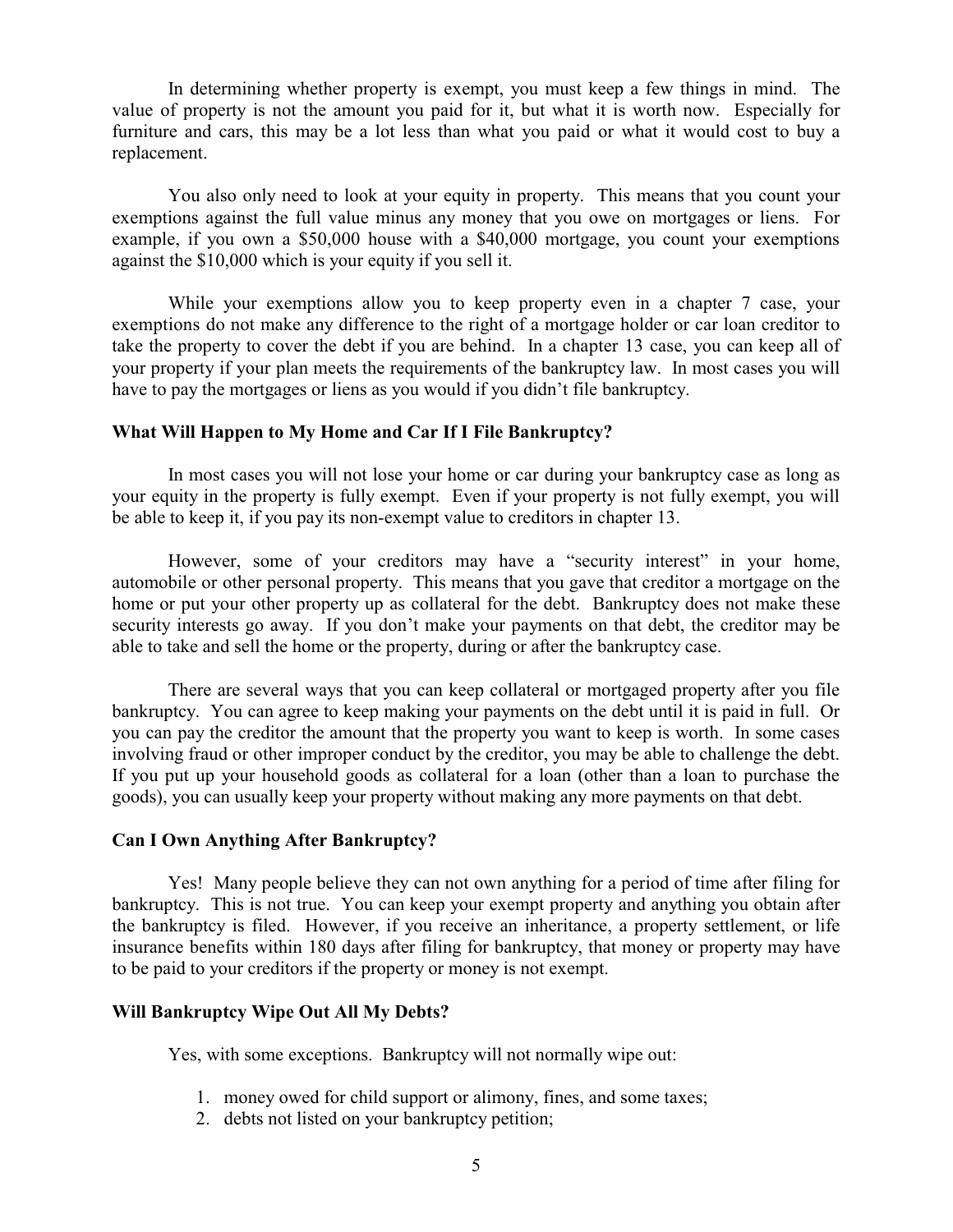- 3. loans you got by knowingly giving false information to a creditor, who reasonably relied on it in making you the loan;
- 4. debts resulting from "willful and malicious" harm;
- 5. most student loans, except if the court decides that payment would be an undue hardship; or
- 6. mortgages and other liens which are not paid in the bankruptcy case (but bankruptcy will wipe out your obligation to pay any additional money if the property is sold by the creditor).

# **Will I Have to Go to Court?**

In most bankruptcy cases, you only have to go to a proceeding called the "meeting of creditors" to meet with the bankruptcy trustee and any creditor who chooses to come. Most of the time, this meeting will be a short and simple procedure where you are asked a few questions about your bankruptcy forms and your financial situation.

Occasionally, if complications arise, or if you choose to dispute a debt, you may have to appear before a judge at a hearing. If you need to go to court, you will receive notice of the court date and time from the court and/or from your attorney.

# **What Else Must I Do to Complete My Case?**

After your case is filed, you must complete an approved course in personal finances. This course will take approximately two hours to complete. Your attorney can give you a list of organizations that provide approved courses, or you can check the website for the United States Trustee Program office at www.usdoj.gov/ust. In a chapter 7 case, you should sign up for the course soon after your case is filed. If you file a chapter 13 case, you should ask your attorney when you should take the course.

#### **Will Bankruptcy Affect My Credit?**

There is no clear answer to this question. Unfortunately, if you are behind on your bills, your credit may already be bad. Bankruptcy will probably not make things any worse.

The fact that you've filed a bankruptcy can appear on your credit record for ten years. But because bankruptcy wipes out your old debts, you are likely to be in a better position to pay your current bills, and you may be able to get new credit.

# **What Else Should I Know?**

*Utility services*--Public utilities, such as the electric company, can not refuse or cut off service because you have filed for bankruptcy. However, the utility can require a deposit for future service and you do have to pay bills which arise after bankruptcy is filed.

*Discrimination*--An employer or government agency can not discriminate against you because you have filed for bankruptcy.

*Driver's license*--If you lost your license solely because you couldn't pay court-ordered damages caused in an accident, bankruptcy will allow you to get your license back.